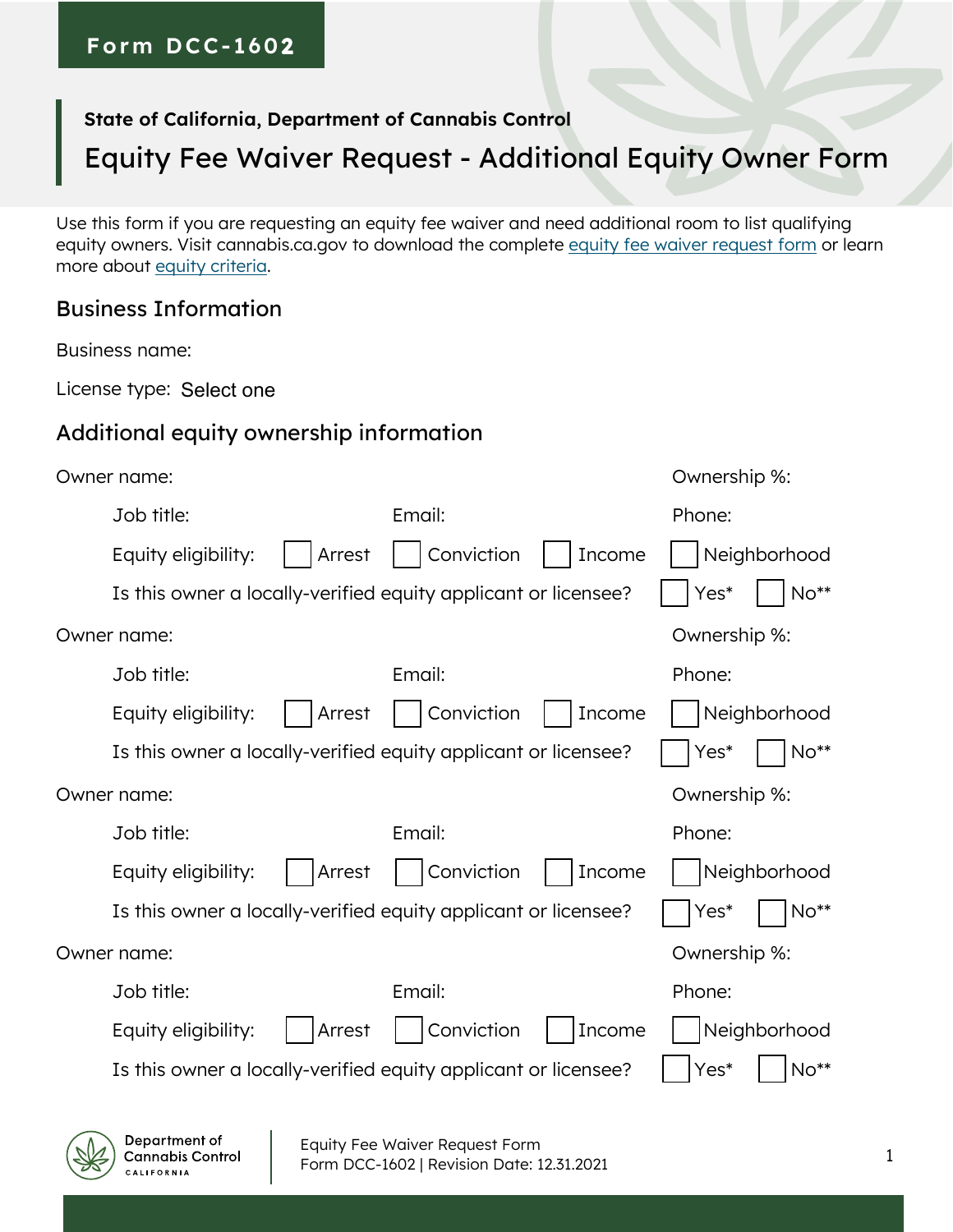| Owner name:                                                    | Ownership %:         |                |
|----------------------------------------------------------------|----------------------|----------------|
| Job title:                                                     | Email:               | Phone:         |
| Equity eligibility:<br>Arrest                                  | Conviction<br>Income | Neighborhood   |
| Is this owner a locally-verified equity applicant or licensee? |                      | $No**$<br>Yes* |
| Owner name:                                                    |                      | Ownership %:   |
| Job title:                                                     | Email:               | Phone:         |
| Equity eligibility:<br>Arrest                                  | Conviction<br>Income | Neighborhood   |
| Is this owner a locally-verified equity applicant or licensee? |                      | Yes*<br>$No**$ |
| Owner name:                                                    |                      | Ownership %:   |
| Job title:                                                     | Email:               | Phone:         |
| Equity eligibility:<br>Arrest                                  | Conviction<br>Income | Neighborhood   |
| Is this owner a locally-verified equity applicant or licensee? |                      | $No**$<br>Yes* |
| Owner name:                                                    |                      | Ownership %:   |
| Job title:                                                     | Email:               | Phone:         |
| Equity eligibility:<br>Arrest                                  | Conviction<br>Income | Neighborhood   |
| Is this owner a locally-verified equity applicant or licensee? |                      | Yes*<br>$No**$ |
| Owner name:                                                    | Ownership %:         |                |
| Job title:                                                     | Email:               | Phone:         |
| Equity eligibility:<br>Arrest                                  | Conviction<br>Income | Neighborhood   |
| Is this owner a locally-verified equity applicant or licensee? |                      | $No**$<br>Yes* |

\*By selecting yes, the owner attests that: "Under penalty of perjury, I hereby declare that I am a locally verified equity applicant or licensee. I further declare that I satisfy at least one of the criteria set forth in 4 CCR 15014.1(d). I understand that the Department may investigate the accuracy of these declarations, and that a misrepresentation of fact is cause for rejection of this fee waiver request."

\*\*Attach evidence of eligibility, as described on the following page, for each owner who is not a locallyverified equity applicant or licensee.